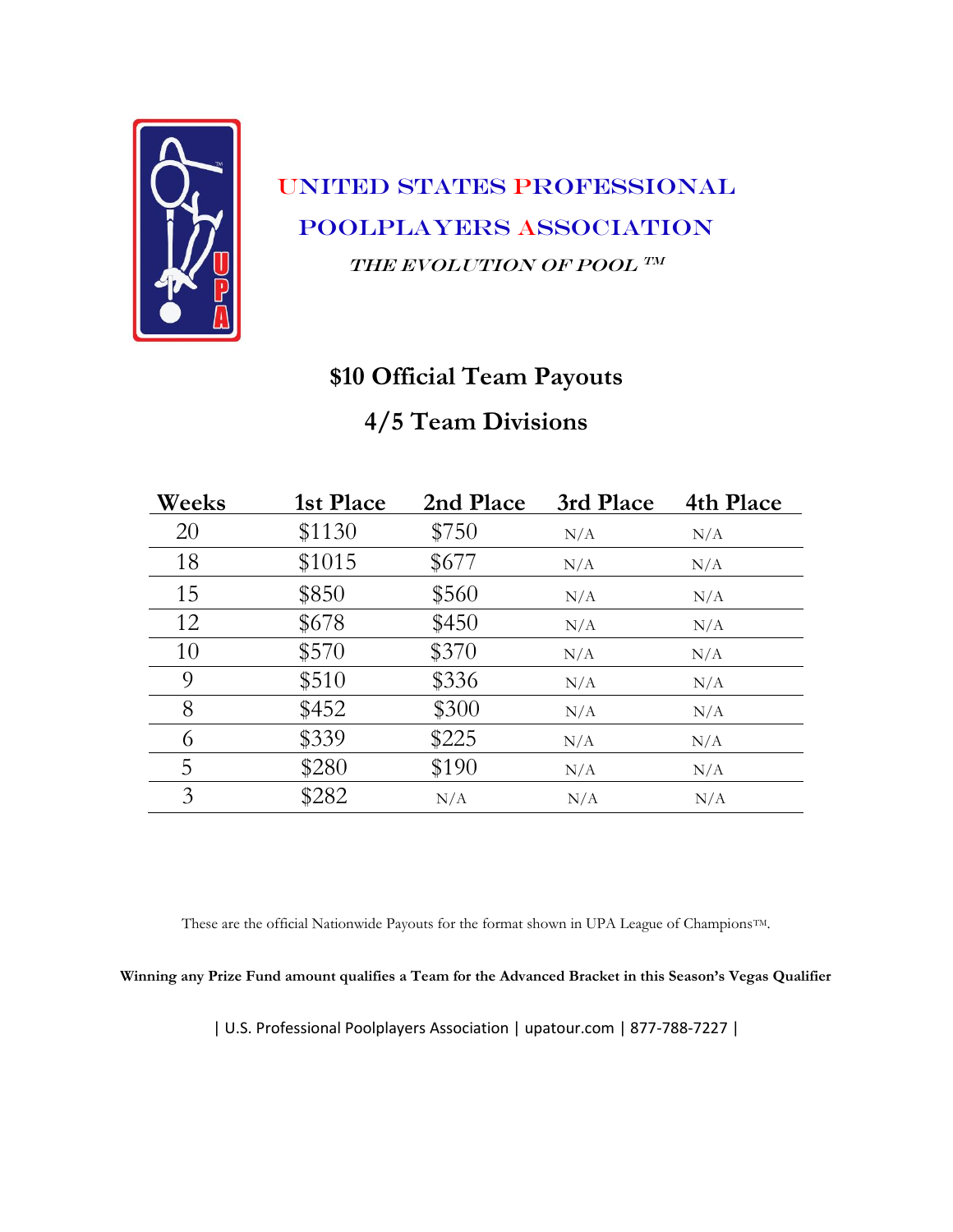

#### **\$10 Official Team Payouts**

#### **6/7 Team Divisions**

| Weeks | 1st Place | 2nd Place | 3rd Place | 4th Place |
|-------|-----------|-----------|-----------|-----------|
| 21    | \$1480    | \$885     | \$596     | N/A       |
| 20    | \$1410    | \$845     | \$565     | N/A       |
| 15    | \$1062    | \$635     | \$420     | N/A       |
| 14    | \$990     | \$590     | \$394     | N/A       |
| 10    | \$705     | \$425     | \$280     | N/A       |
| 9     | \$635     | \$380     | \$254     | N/A       |
|       | \$595     | \$392     | N/A       | N/A       |
| 5     | \$425     | \$280     | N/A       | N/A       |

These are the official Nationwide Payouts for the format shown in UPA League of ChampionsTM.

**Winning any Prize Fund amount qualifies a Team for the Advanced Bracket in this Season's Vegas Qualifier**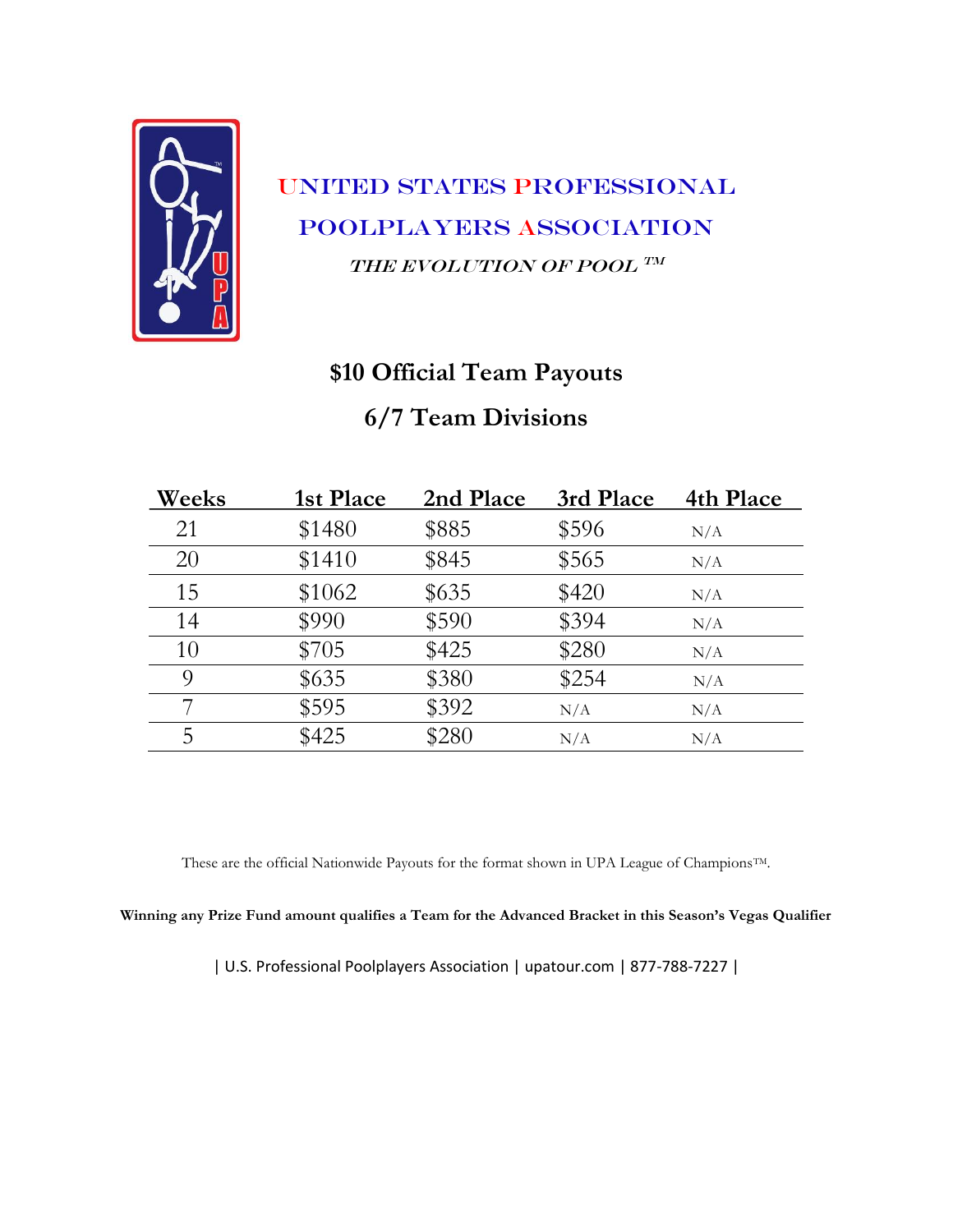

### **\$10 Official Team Payouts**

#### **8/9 Team Divisions**

| Weeks | 1st Place | 2nd Place | 3rd Place | 4th Place |
|-------|-----------|-----------|-----------|-----------|
| 21    | \$1975    | \$1185    | \$788     | N/A       |
| 18    | \$1695    | \$1015    | \$674     | N/A       |
| 14    | \$1315    | \$790     | \$527     | N/A       |
|       | \$850     | \$507     | \$335     | N/A       |
|       | \$660     | \$395     | \$261     | N/A       |

These are the official Nationwide Payouts for the format shown in UPA League of ChampionsTM.

**Winning any Prize Fund amount qualifies a Team for the Advanced Bracket in this Season's Vegas Qualifier**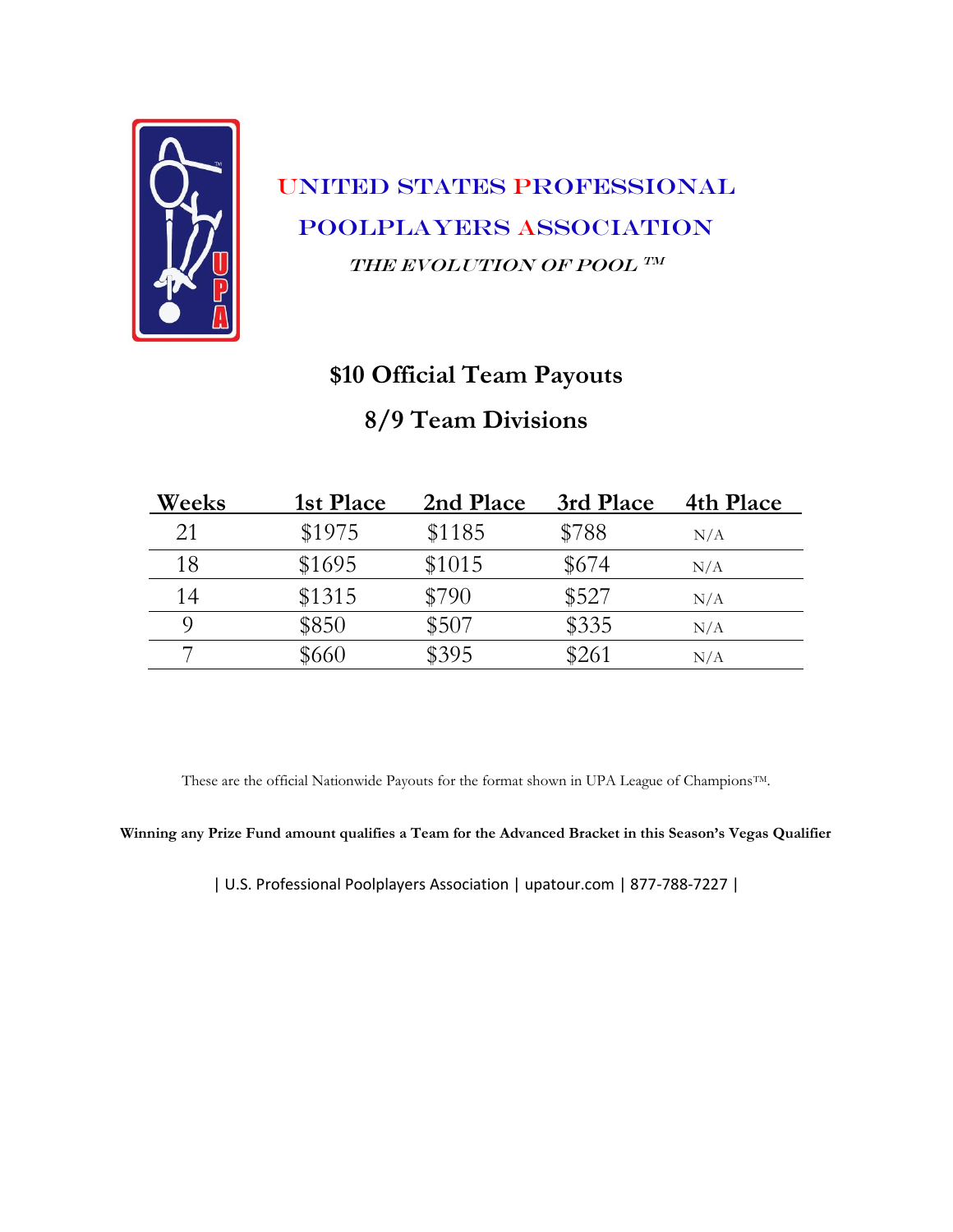

# **\$10 Official Team Payouts 10/11 Team Divisions**

| Weeks | 1st Place | 2nd Place | 3rd Place | 4th Place |
|-------|-----------|-----------|-----------|-----------|
| 22    | \$2070    | \$1550    | \$1035    | \$515     |
| 18    | \$1700    | \$1270    | \$840     | \$420     |
|       | \$1295    | \$775     | \$515     | N/A       |
|       | \$1060    | \$635     | \$420     | N/A       |

These are the official Nationwide Payouts for the format shown in UPA League of ChampionsTM.

**Winning any Prize Fund amount qualifies a Team for the Advanced Bracket in this Season's Vegas Qualifier**